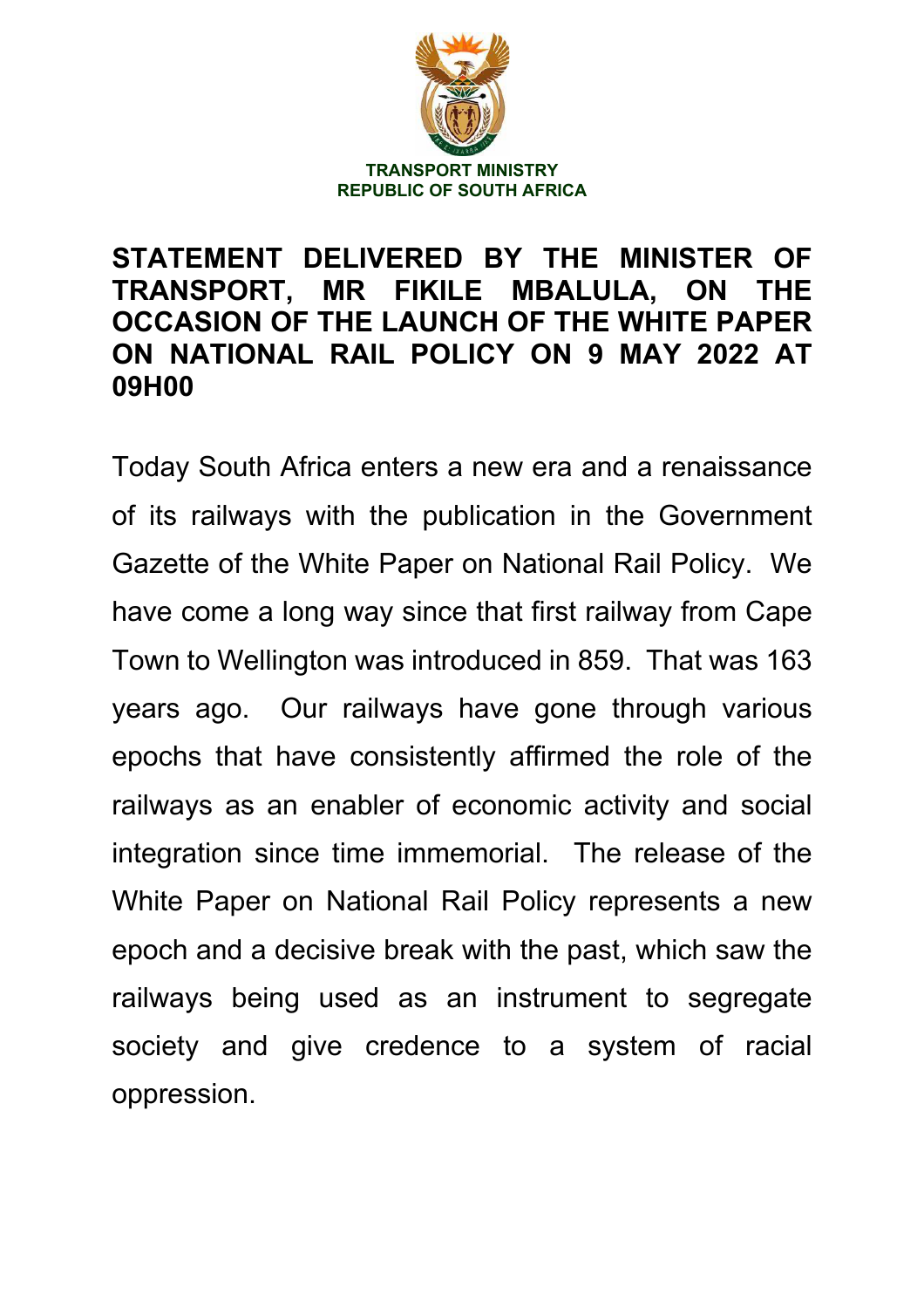On 23 March 2022, Cabinet approved the White Paper on National Rail Policy that takes a holistic view of the trajectory of the development of our rail system. This Policy not only creates policy certainty but also introduces radical structural reforms in the sector. This is intended to open up space for private sector investment and effective economic regulation that enables equitable access to both the primary and secondary network.

While rail is a well-established industry in the country, it has operated for more than a century without a cohesive National Rail Policy, that provides a seamlessly integrated and holistic strategic direction for the sector. Challenges over time have weakened the efficiency of the system and limited its contribution to economic growth and connecting communities.

The de Villiers report of 1986 that advocated against new rail investments but rather sweating existing assets, and deregulation of the road sector in 1988, have pushed large portions of the rail industry into acute decline.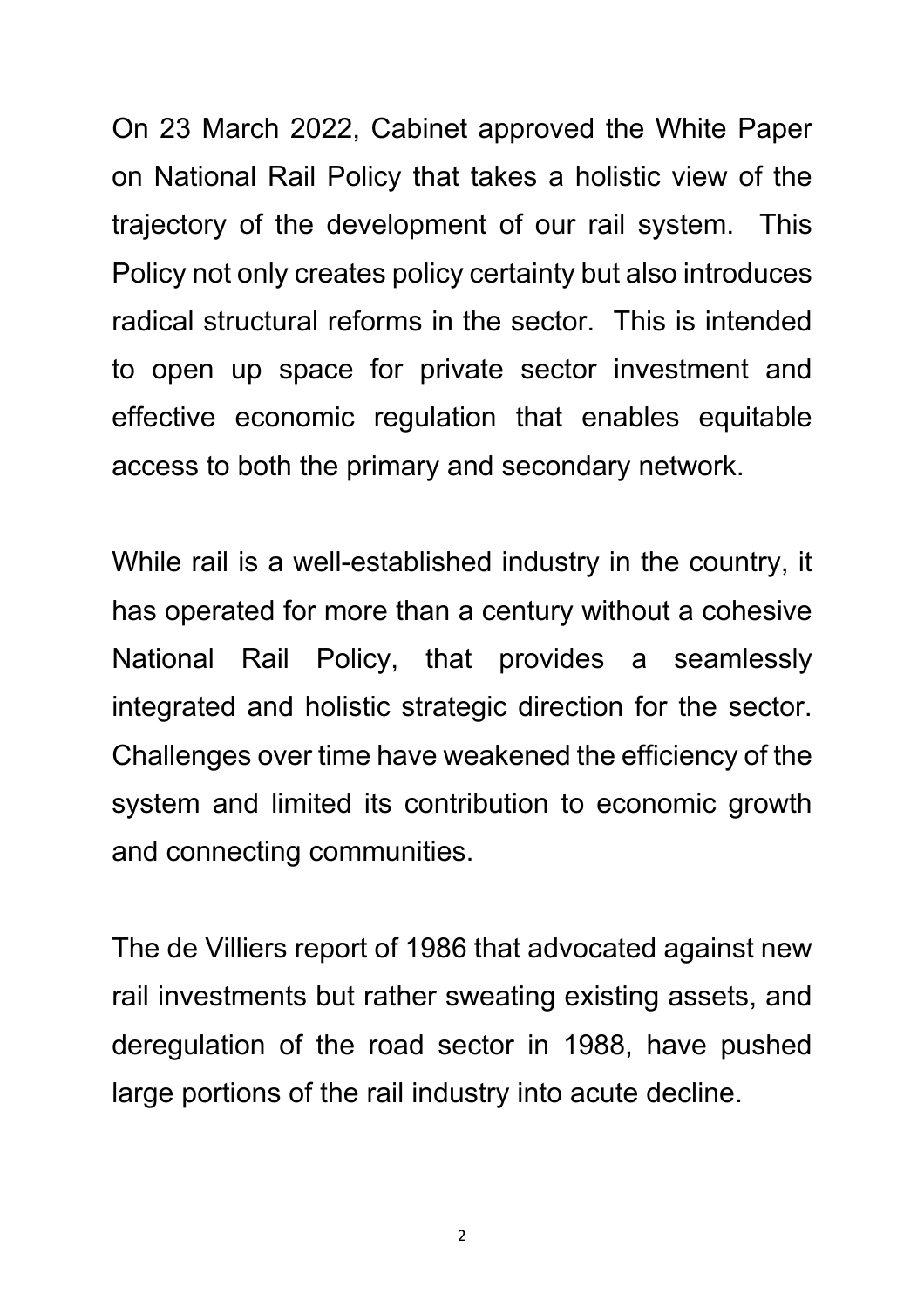This also gave rise to deferred maintenance of passenger rail assets resulting in the subsequent decline of commuter rail over the decades, with sub-standard service being provided in areas that predominantly serviced Africans. The terminal decline of Metrorail is a direct consequence of these deliberate policy choices made in the 1980s. Absence of equitable road pricing and institutional bias towards the road sector has tilted the scales in favour of road transport operators and further eroded rail's ability to compete effectively in the market.

The obsolete state of much of the rail infrastructure and rolling stock, the limitations of narrow gauge and the under-utilisation of the existing network presents only a few of the many challenges facing the rail sector.

The National Rail Policy intends to place rail on a sound footing to play a meaningful role as a backbone of a seamlessly integrated transport value chain able to make a meaningful contribution to the economy.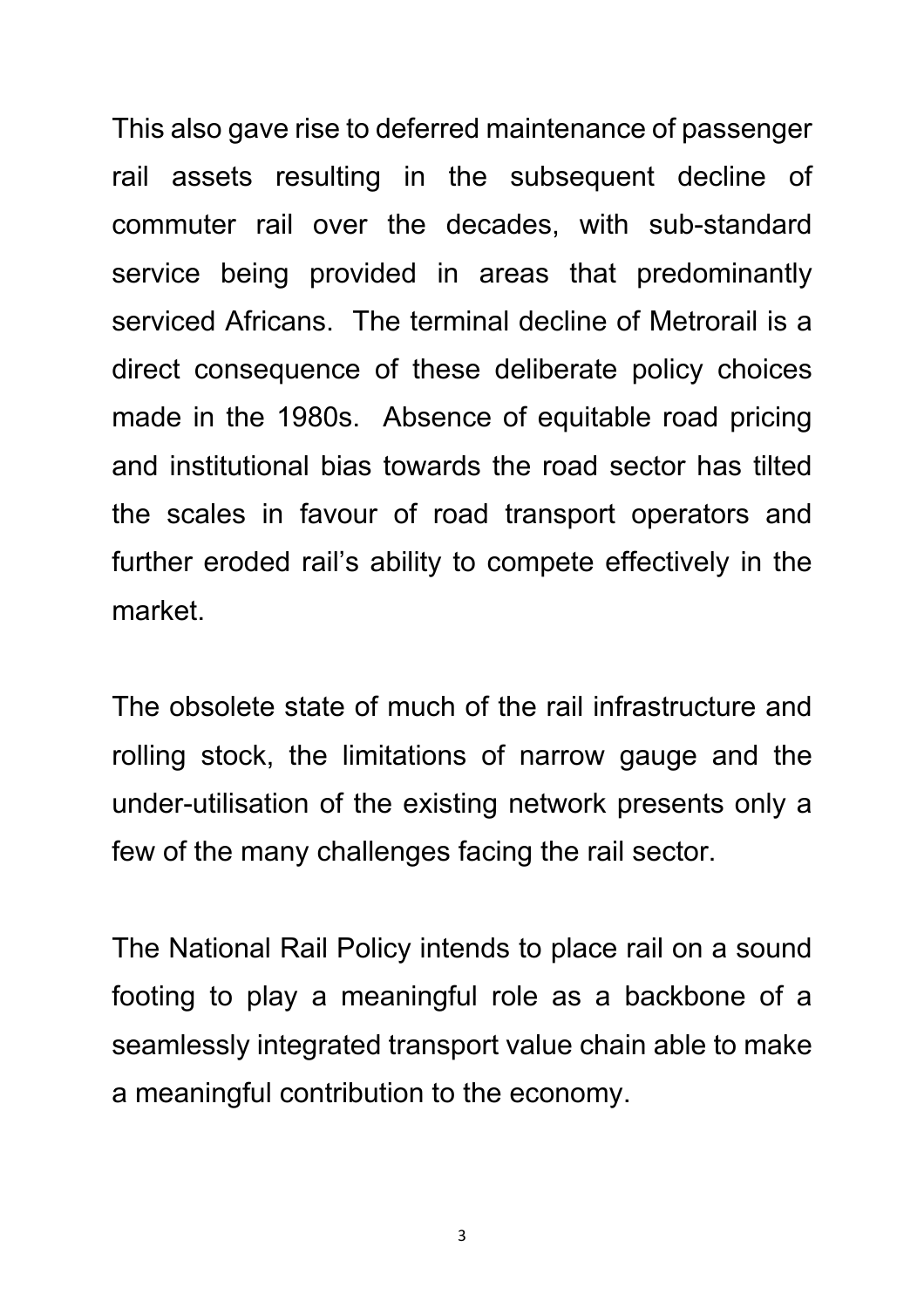The National Rail Policy sets out Government's remedial interventions to achieve rail renaissance in the country, which positions rail to contribute meaningfully to the country's economy and reduction in the country's harmful greenhouse gas emissions.

The key thrusts of the White Paper on National Rail Policy is enabling investment in our railways, with specific attention to the exploitation of rail's genetic technologies to achieve renaissance in the following market spaces: heavy haul, heavy intermodal, which includes doublestacked containers, contemporary urban and regional rapid transit, as well as higher-speed of 160 to 200km/h and high speed up to 300 km/h.

The White Paper introduces secondary interventions that will give effect to institutional repositioning and allow for on-rail competition. This will then open up the rail market to other operators to compete and improve operational efficiency that is needed to improve service quality and competitive pricing in the freight sector.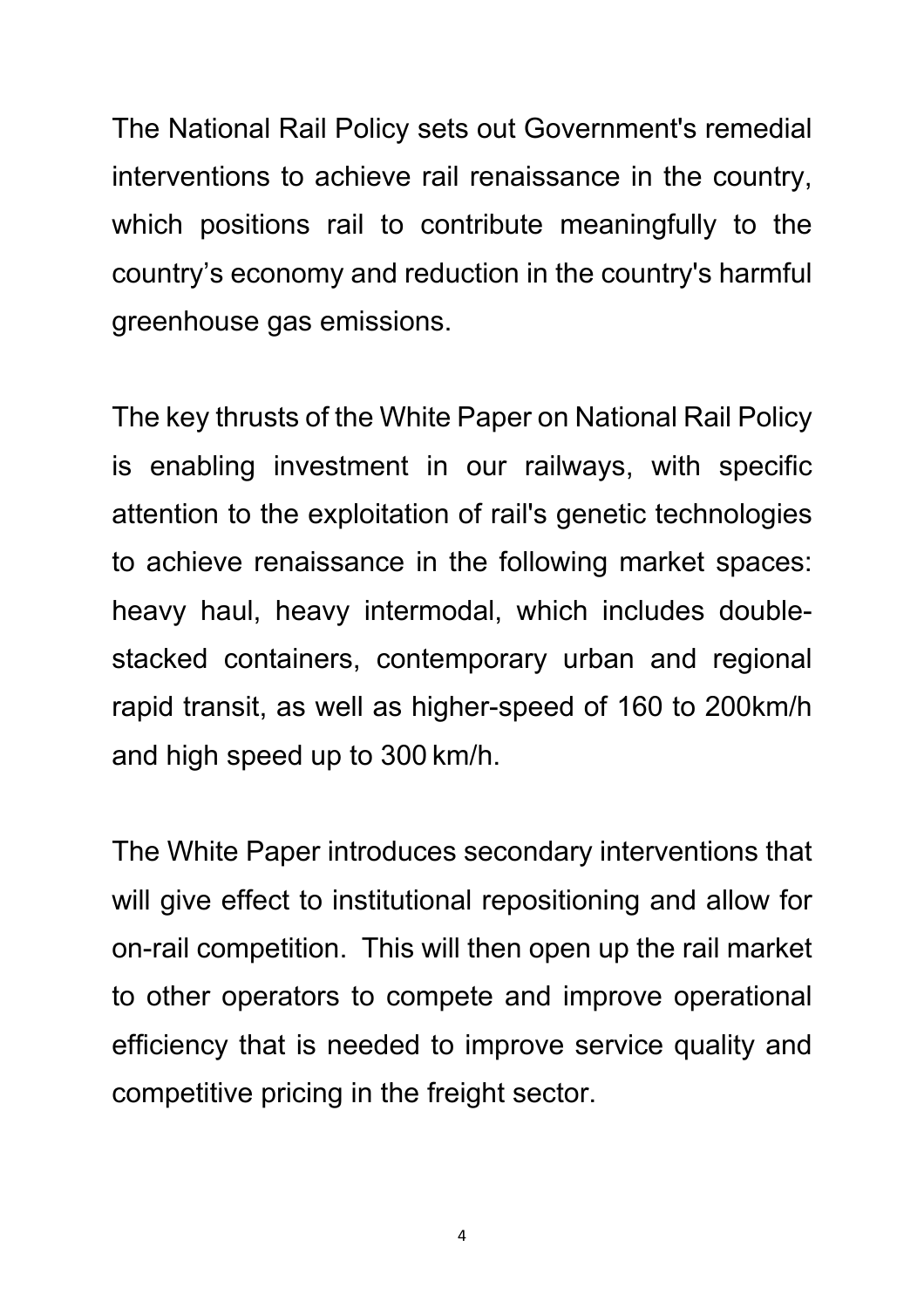These interventions will also reposition both passenger and freight rail to achieve inherent competitiveness by exploiting rail's genetic technologies to increase axle load as well as speed and train length across the board. This will encourage the use of appropriate technologies to increase productivity and acquisition of much needed skills in the South African economy.

The policy further places emphasis on improved rural access, increased mobility, increased job creation within the rail sector through infrastructure construction and contribute to economic development. Support to the agricultural, agro-processing and mining sectors will receive maximum traction with the implementation of the policy.

In relation to passenger rail service, the policy seeks to address the capacity challenges, where PRASA cannot run services and introduces concessioning on other lines where private sector can operate services.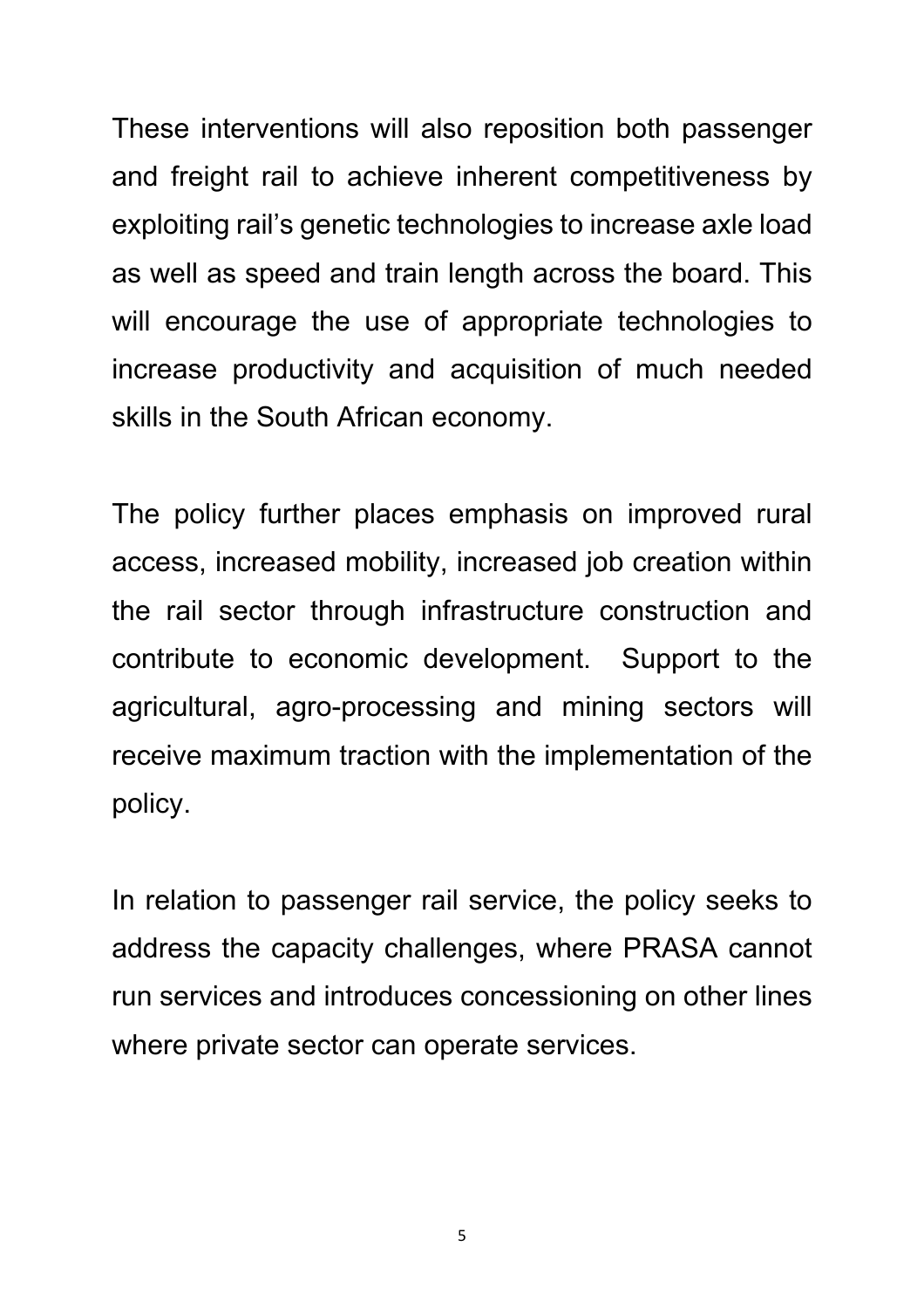This will result in introducing an alternative provision of commuter rail in the Republic, thereby providing much needed mobility, addressing funding constraints and enhancing competitiveness of our commuter rail system.

The White Paper presents a multi-decade vision of how South Africa's railway sector should evolve over time, which will provide Policy certainty and enable investment and private sector participation in the sector.

South Africa's Constitution categorises public transport as a functional area of concurrent national and provincial legislative competence, while municipal public transport is an exclusive local government competence. Commuter rail is an integral part of our public transport system.

This therefore requires of us to implement an effective model that will enable Cities and Provinces to deliver a seamlessly integrated public transport system, with commuter rail as its backbone.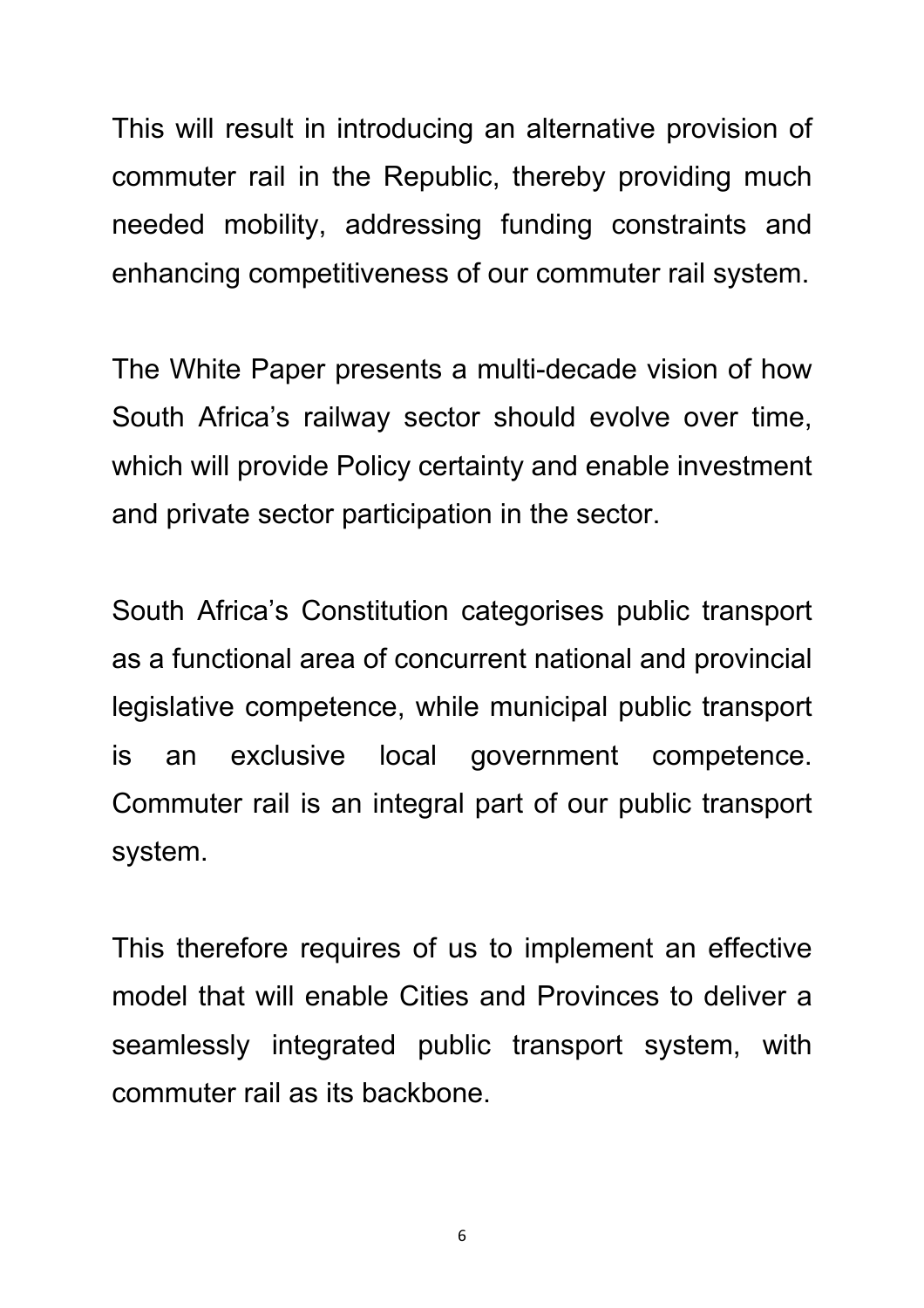It is a harsh reality that municipalities do not have the requisite capacity to plan and operate railways in a manner that enables a seamlessly integrated service that traverses municipal boundaries.

The White Paper acknowledges the importance of devolving public transport functions to the lowest level of government. To this end, the National Rail Policy requires the development and approval of a Devolution Strategy for Commuter Rail to guide the assignment of the commuter rail function to the municipal sphere of government. A devolution Strategy aligned with the Integrated Urban Development Framework will be a key feature of the next iteration of the National Land Transport Strategic Framework to take effect in 2023.

The National Land Transport Act of 2009 (NLTA) provides for service level planning by municipalities for passenger rail service on a corridor basis. The law imposes a number of obligations on a municipality in integrating passenger rail planning in its integrated public transport networks.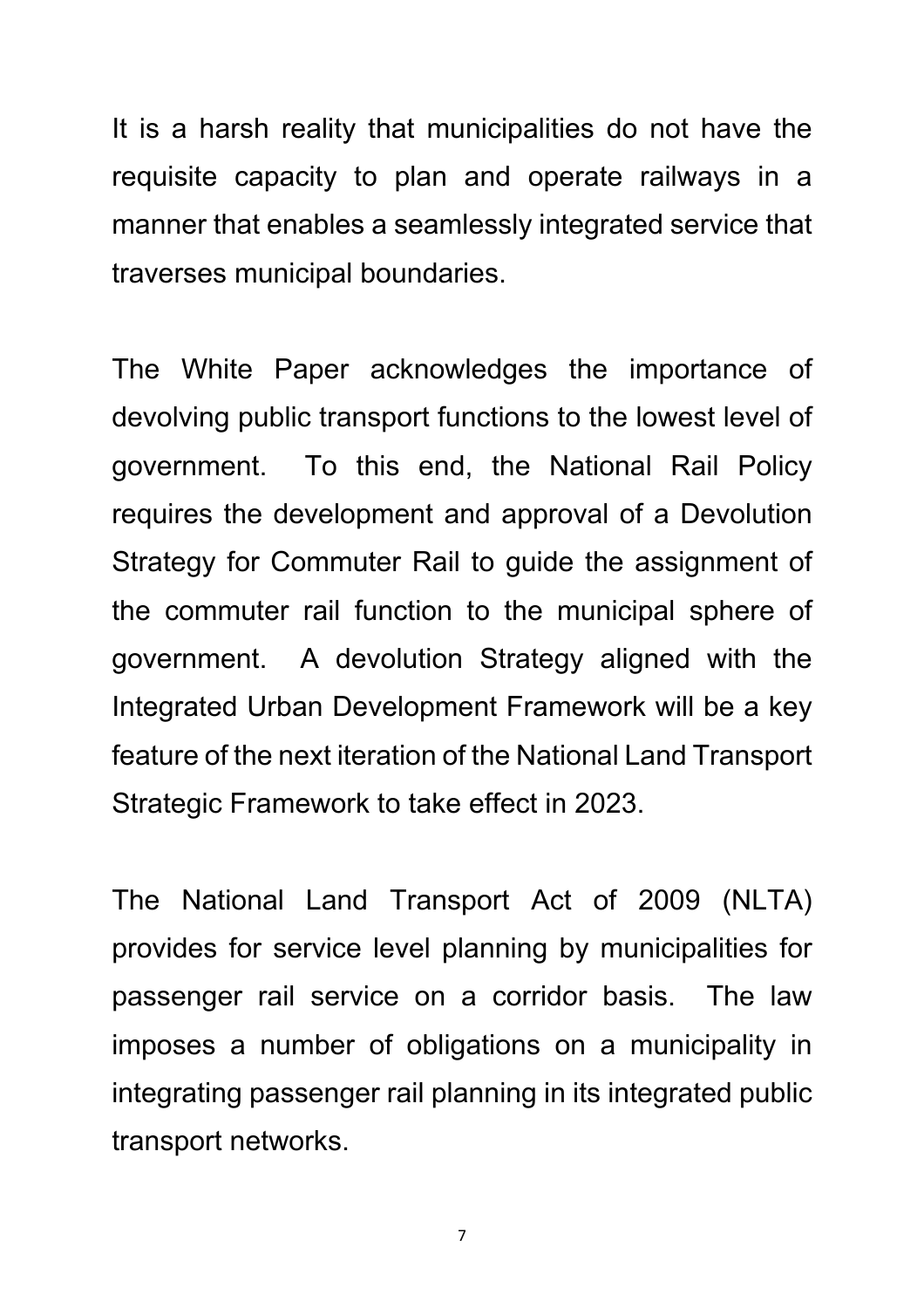It is equally important to note that the NLTA empowers the Minister to assign a function to a municipality provided that the municipality has adequate capacity to undertake that function. We will work on a framework with SALGA to guide efforts by municipalities to build requisite capacity that will enable the assignment based on the capacity of the City to manage the rail function within the broader ambit of its Integrated Public Transport Plan.

The finalisation of an appropriate Public Transport Funding Model will play a pivotal role in addressing the intractable challenge of funding our public transport system, which includes passenger and commuter rail, in a sustainable manner.

The White Paper goes further to introduce concessioning of passenger lines in order to enable the private sector to invest and unlock economic value of our railways.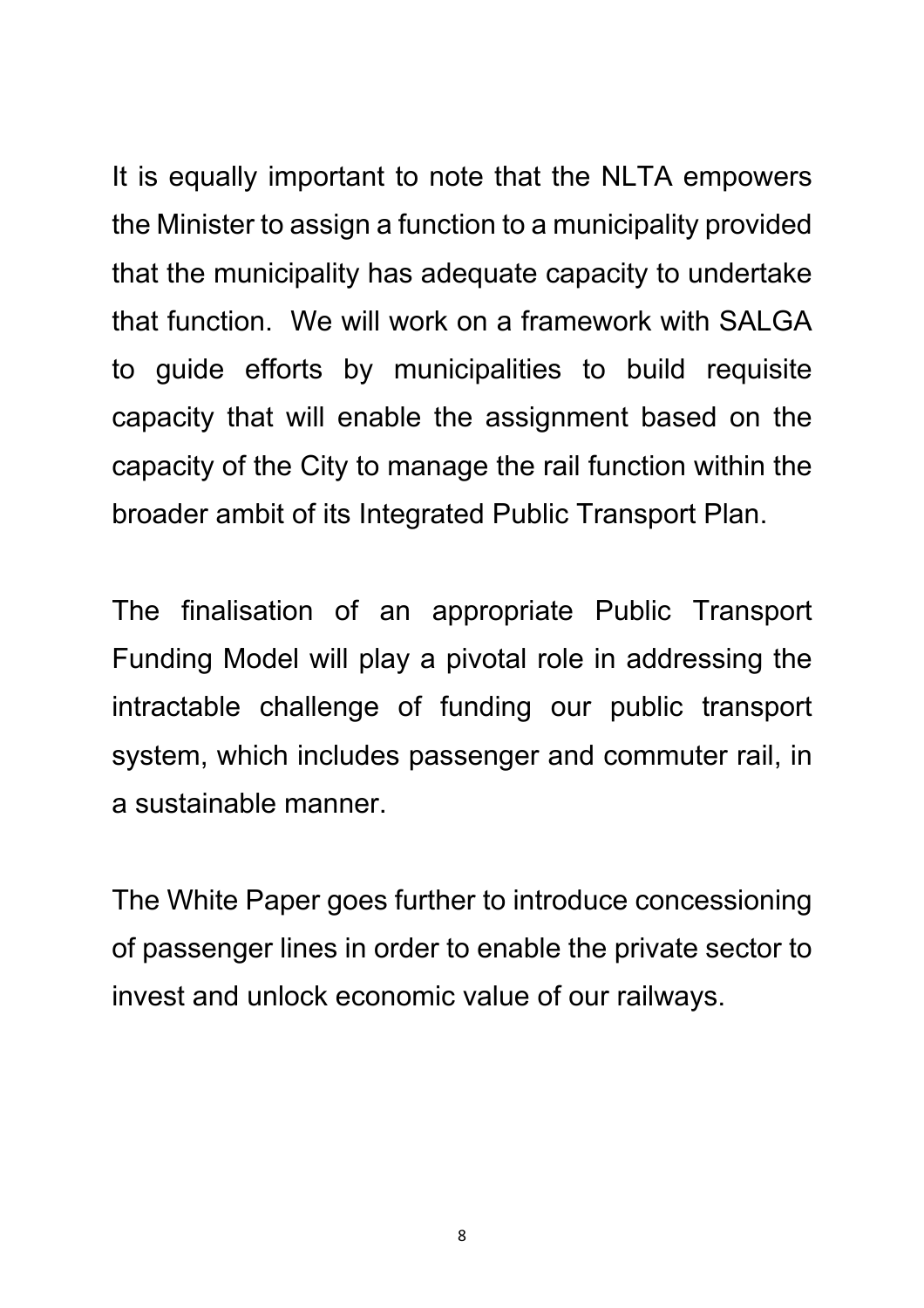The Policy alludes that strategic rail network planning and oversight is a centralised strategic function that the Department of Transport will undertake. A National Rail Master Plan anchored on the National Transport Master Plan 2050 (NATMAP) will be developed; setting out a sustainable approach to strategic rail network planning and a long-term plan that informs all future developments of rail in the country.

Safety and security are a critical and an integral part of rail revitalisation. The Railway Safety Regulator will be encouraged to leverage the substantial new investments to implement modern safety technologies. All critical role players will ensure safety and security to transport passengers and freight at all times.

The criminality behind the rampant theft and vandalism of railway infrastructure that has stripped bare our stations and rail network requires extraordinary interventions that go beyond merely stepping us security.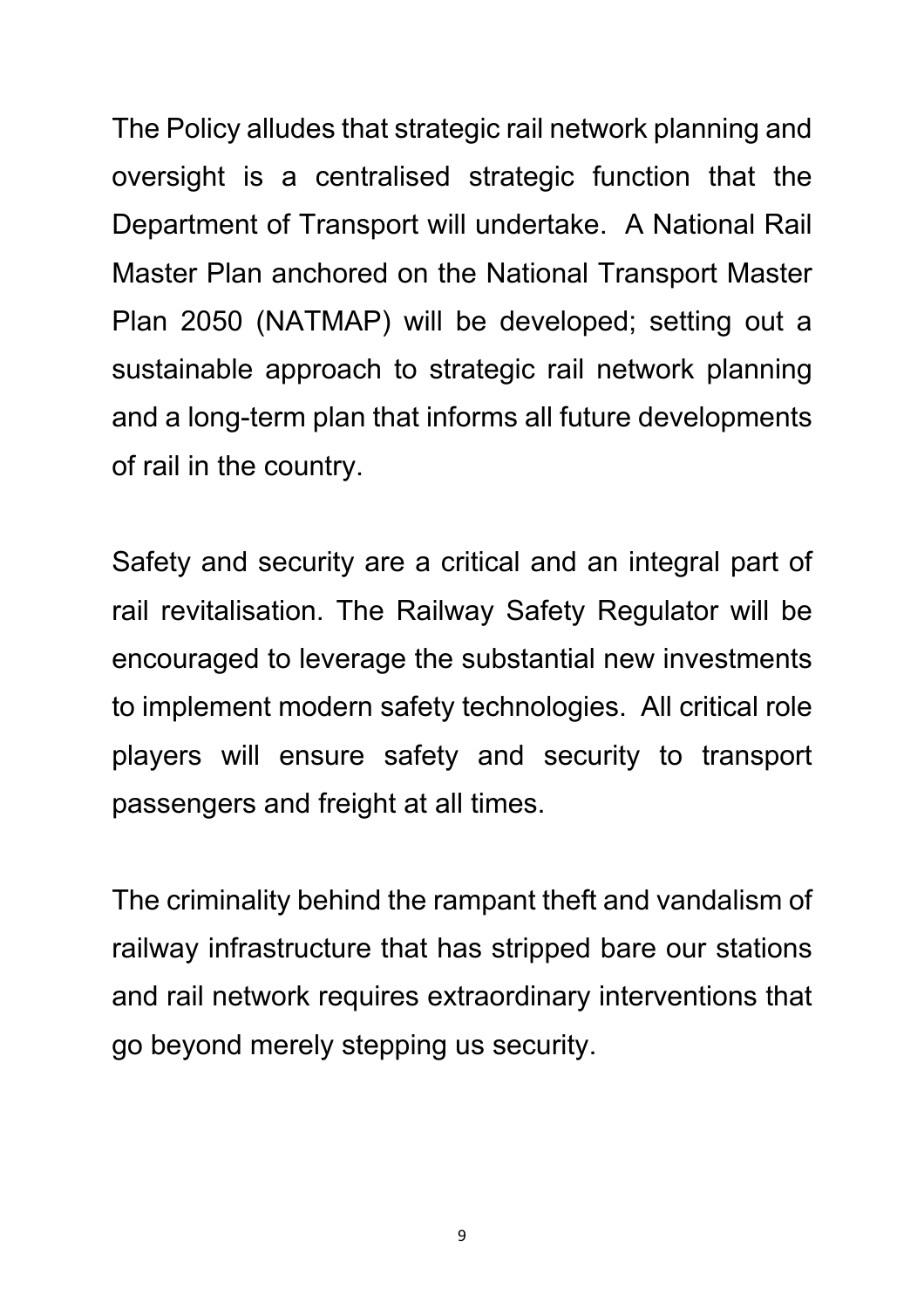Theft and vandalism of critical rail infrastructure with the effect of disruption economic activity constitutes economic sabotage and should be treated as such by our courts of law. The corporate sector must come to the party and bolster our efforts to deal a decisive blow to this criminality that is enabled by scrap dealers buying stolen scrap metal.

We must eliminate this perverse incentive by banning export of scrap metal and therefore limit the market that aids this criminality. Taking this step will reinforce our other interventions aimed at protecting public assets and making theft of our cables and other metals less lucrative. We are unequivocal in our call to ban export of scrap metal and will support any measure that will bring us closer to this reality.

The National Rail Policy is critical for fast-tracking the implementation of priority structural reforms in the economy to support economic recovery.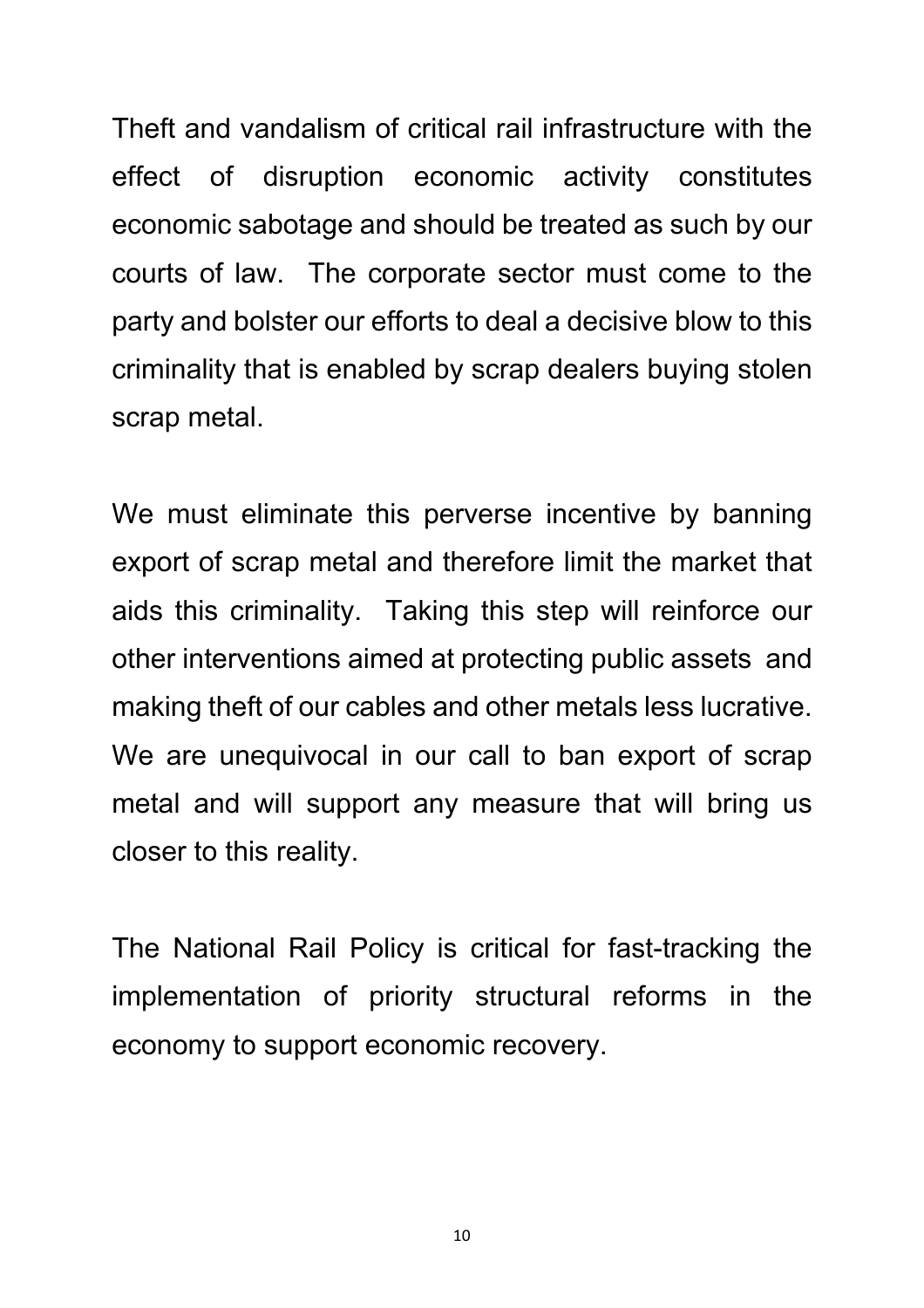The key Policy position on the introduction of third-party access on the rail network is one of the key thrusts to drive efficiencies and improve competitiveness.

The National Rail Policy will guide the building of the local industry capacity thereby boosting the manufacturing capacity and localisation. Government will ensure that industrialisation and the local production of steel and other inputs, rail lines and supplies, and rolling stock is promoted through policies that will require state and private operators to procure all supplies from South African-based manufacturers.

The policy also encourages the entry of black, female and young industrialists as local manufacturers, including through manufacturing joint ventures.

A localisation strategy will be used to develop the industrial base for an active export strategy, particularly to other African countries. This will also support the Steel Master Plan of Government.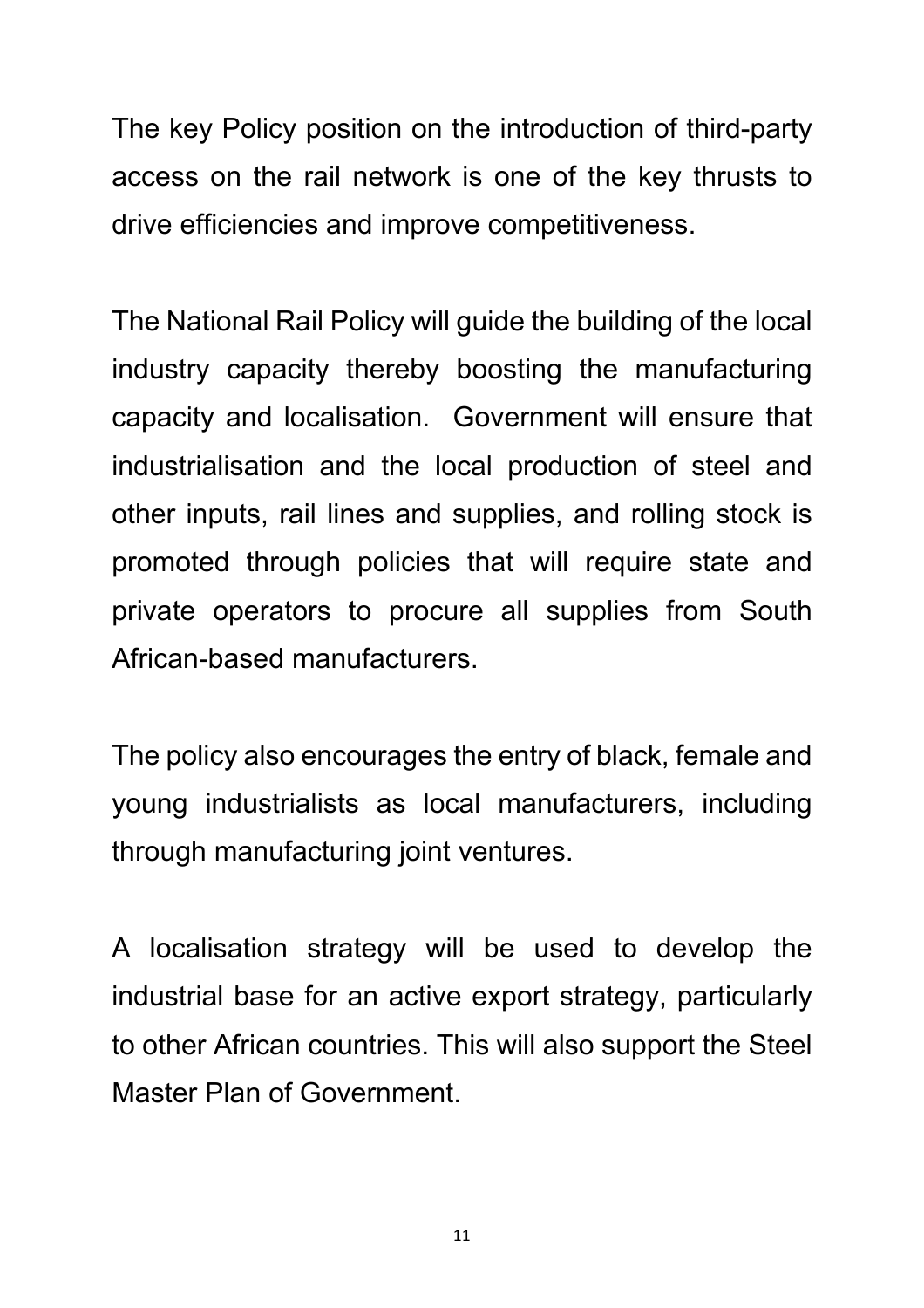The Department working with the DTIC will set up a joint committee to develop the strategy and will engage the private sector on investment plans required to unlock opportunities in the sector.

Rolling stock as a key pillar to railway operations will be an integral part of this approach. Government supports the provision of own rolling stock by freight and passenger train operators as an additional funding source in kind, to close the gap between existing funding sources and overall funding requirements, as well as the provision of extra capacity by private sector rolling stock leasing companies. Train operators and State-Owned Enterprises can lease their rolling stock to any other party and to encourage new entrants in the market.

With regard the role of Private Sector Participation in railways, the Department will spearhead the development of a Private Sector Participation Framework for the rail industry.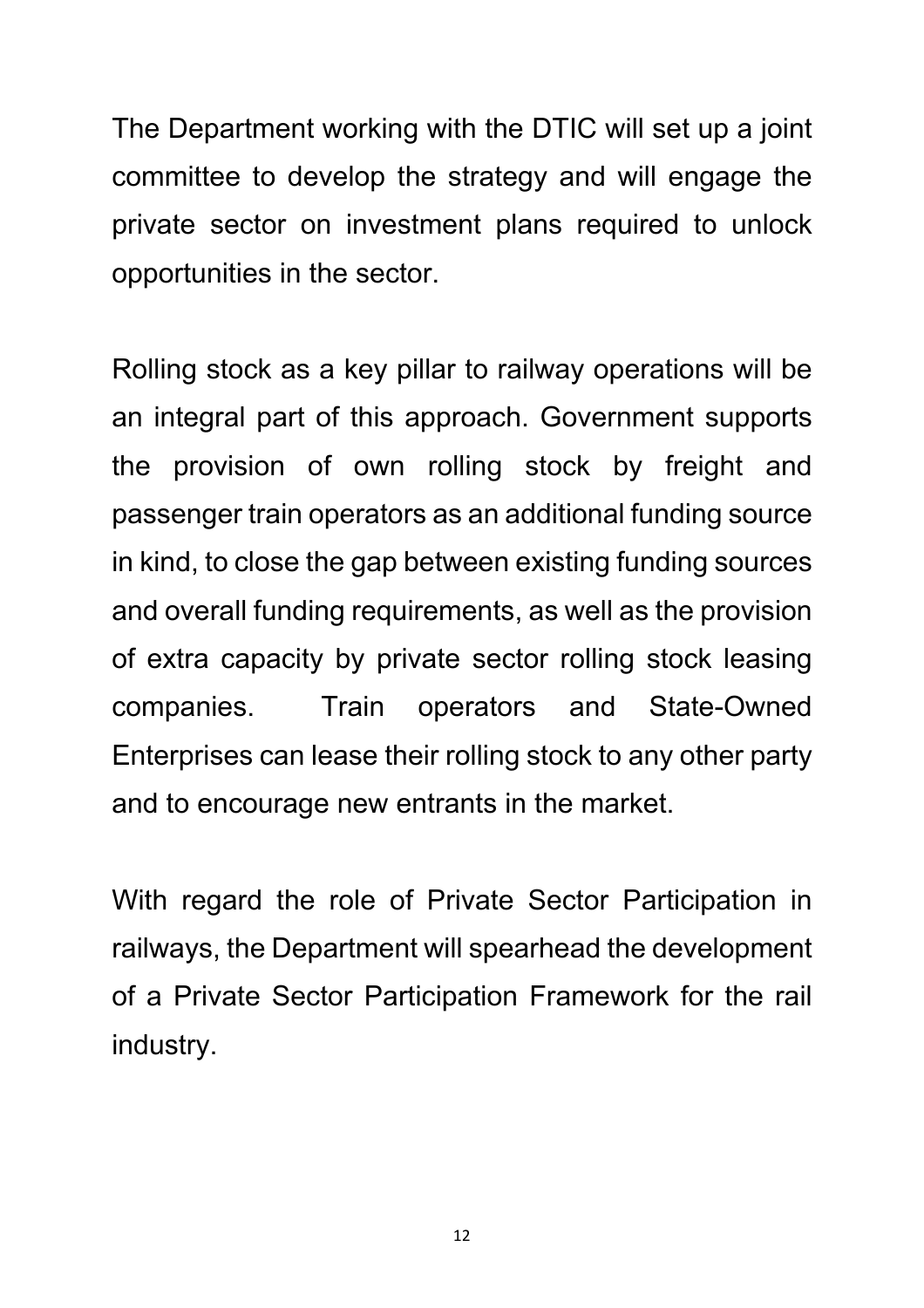This Framework will aim to guide the collaboration between the major SOEs and private sector companies to deliver new economic infrastructure projects to augment the current level on infrastructure projects. The pursuit of PSP should, however, not be construed as the privatisation of the South African Railways, as there is no such policy on the table.

Central to the passenger rail reforms is the introduction of High Speed Rail into the service mix. The Department will develop a High Speed Rail Framework to provide the foundation for the prioritisation of high speed rail corridors in South Africa.

The framework will determine the strategic objectives for high speed rail in the country and determine the criteria to be used in determining and prioritising these corridors. Feasibility studies on proposed high-speed rail services will be conducted by the Department guided by the framework.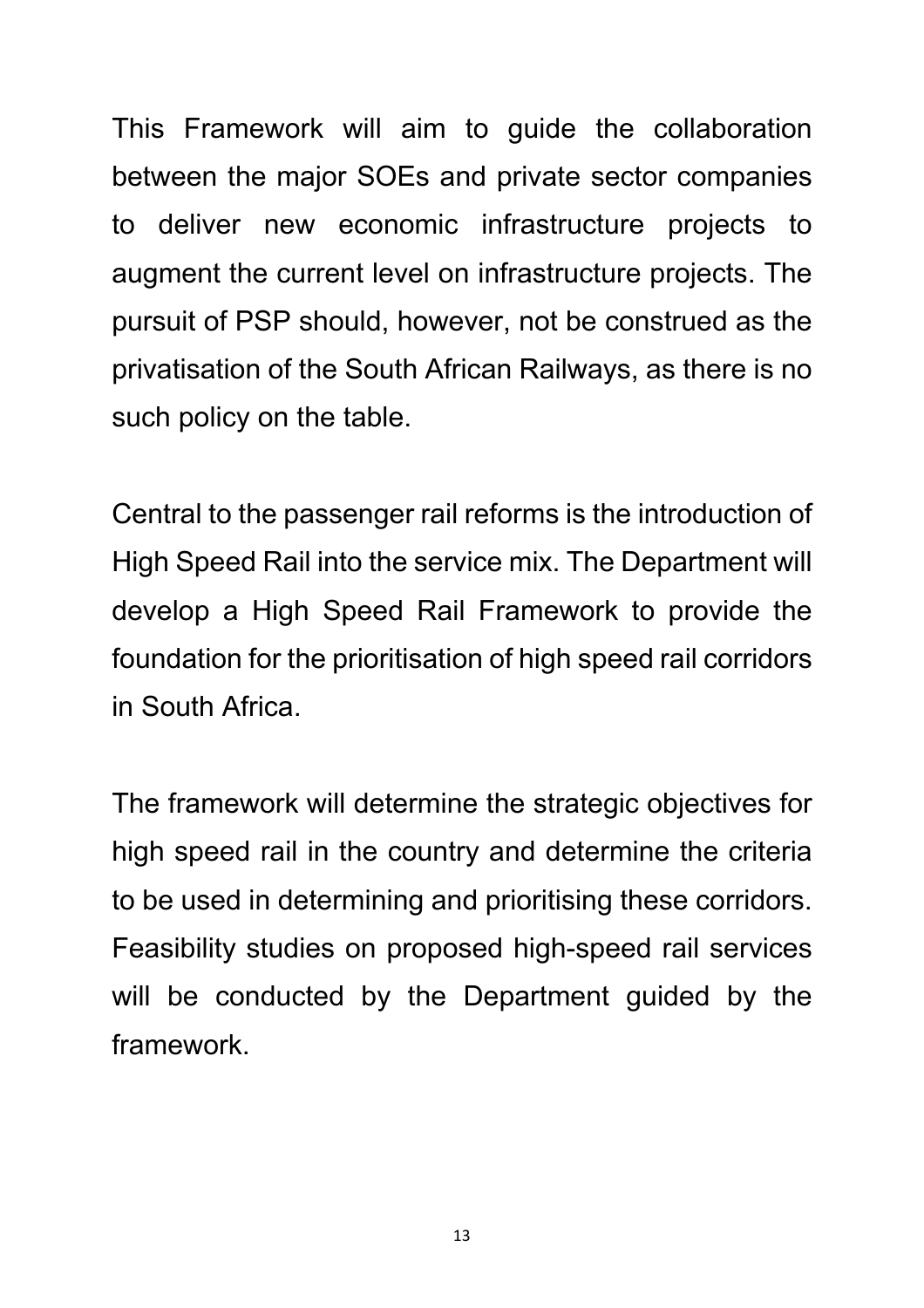The implementation of the White Paper on National Rail Policy will be segmented along short, medium and longterm policy reforms. In the short-term, over the next 3 years, policy reforms include

- accounting separation of Transnet Freight Rail's Infrastructure Manager and Train Operator, introduction of the National Rail Bill,
- introduction of third-party access,
- concessioning of branch lines,
- finalisation of the National Rail Master Plan and
- finalisation of the Commuter Rail Devolution Strategy.

The Policy further unpacks medium and long-term policy reforms that will place the industry on a sustainable growth path.

In Conclusion, giving practical expression to the objectives of the White Paper on National Rail Policy requires of us to pay particular attention to skills development and growing the requisite capacity in the country.